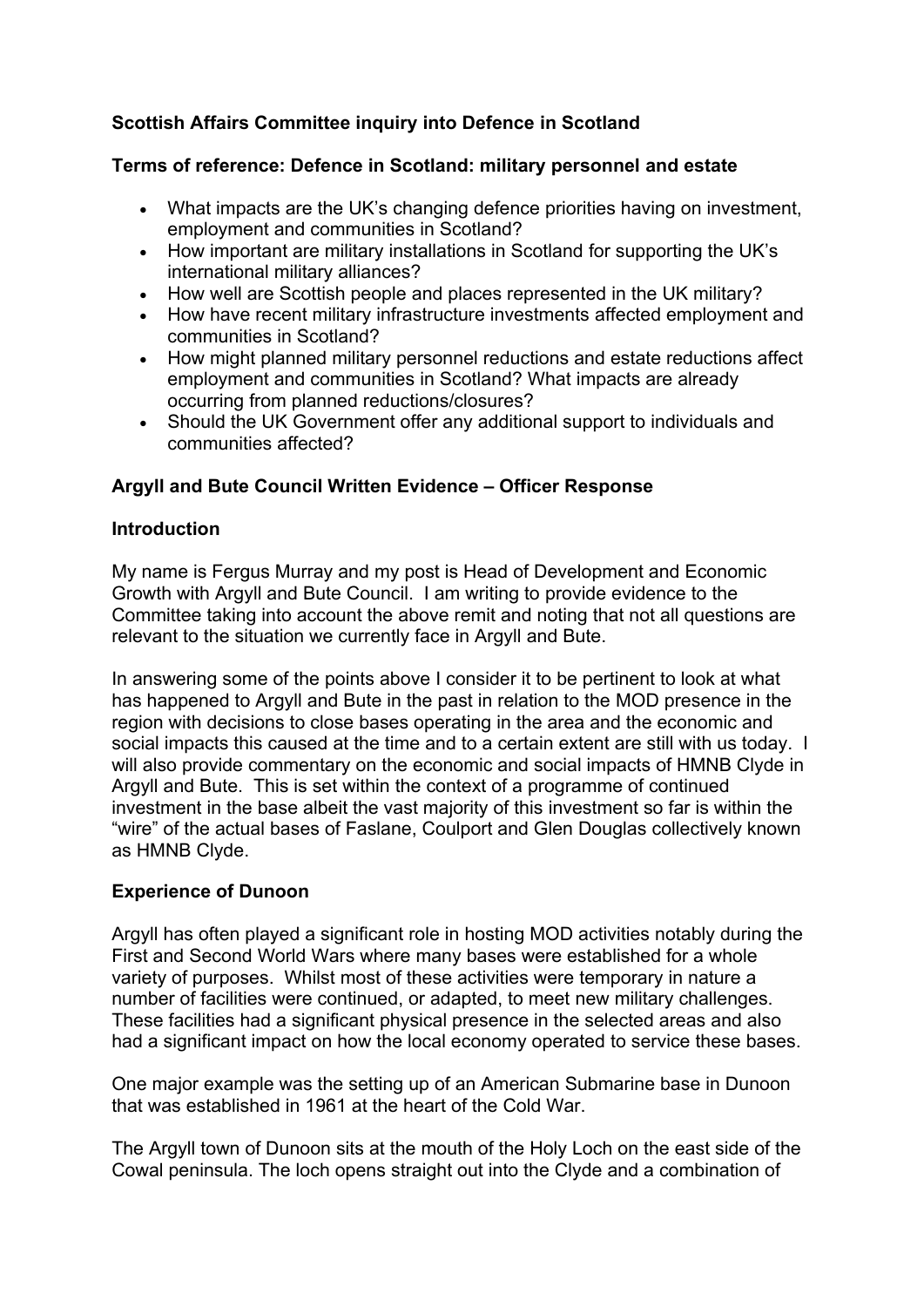deep waters, natural shelter, and easy access to the open sea, had already ensured it was a strategically important spot when war broke out in 1939.

The Royal Navy based submarines there throughout World War Two, carrying out operations across the Atlantic. The Americans developed the submarine-launched Polaris nuclear missile system but needed a base for their fleet in Europe. The USA and Britain struck a deal which brought the missiles to the Clyde and over the course of the next decade the Americans would take over the Holy Loch while the Royal Navy built up its own base a few miles away at Faslane on the Gare Loch.

On 3 March 1961, the submarine tender USS Proteus sailed up Holy Loch to establish the US base. The giant ship, a veteran of the war in the Pacific, acted as a support vessel for the ballistic missile submarines, its crew dedicated to the maintenance of the underwater fleet.

The Proteus had a crew of 980 officers and men and up to 500 dependent families came with them. They would be based at the loch while the submarine crews flew in and out for tours of duty.

The submarines fundamentally changed Dunoon and its people. By 1961, the town's glory days as a seaside resort were on the wane. The influx of hundreds of American sailors and their families was both a culture shock and a much-needed boost to the economy.

An average of 3,500-4,000 Americans were attached to the Holy Loch at any one time but that did not always mean a lot of money went into the local community. While many stayed in rented family homes or as lodgers in Dunoon, the majority stayed on the tender ship. The base also had its own services including a shop and bank.

The end of the US presence at Holy Loch became inevitable with the Cold War coming to a close. When the Soviet Union collapsed, the decision was taken to shut the base. The last ship left in March 1992 after being operational for 31 years and the closure only had one year's notice.

In Cowal, the estimated loss at that time was put at 11 million pounds a year, with a figure of 800 to 850 local jobs - taxis, hotels, bed and breakfast and self-catering establishments and other largely service trades being affected. Around 1,600 Americans left the area and left several hundred homes in the area vacant. While the physical footprint of the base was relatively small on the land they still owned a number of buildings for administrative purposes and these also became vacant impacting negatively on the local economy.

At the time there were relatively few interventions made to enable the local community to cope with the sudden departure of the base. A new industrial area was established at Sandbank but even to this day this has not been fully utilised. The empty American homes were bought cheaply and refurbished then sold on to incoming families but no additional jobs accompanied this and unemployment has remained above the national average of Scotland (see Table 1 overleaf). The area is also heavily dependent on the public sector to provide local jobs with tourism continuing to decline due to national and international competition.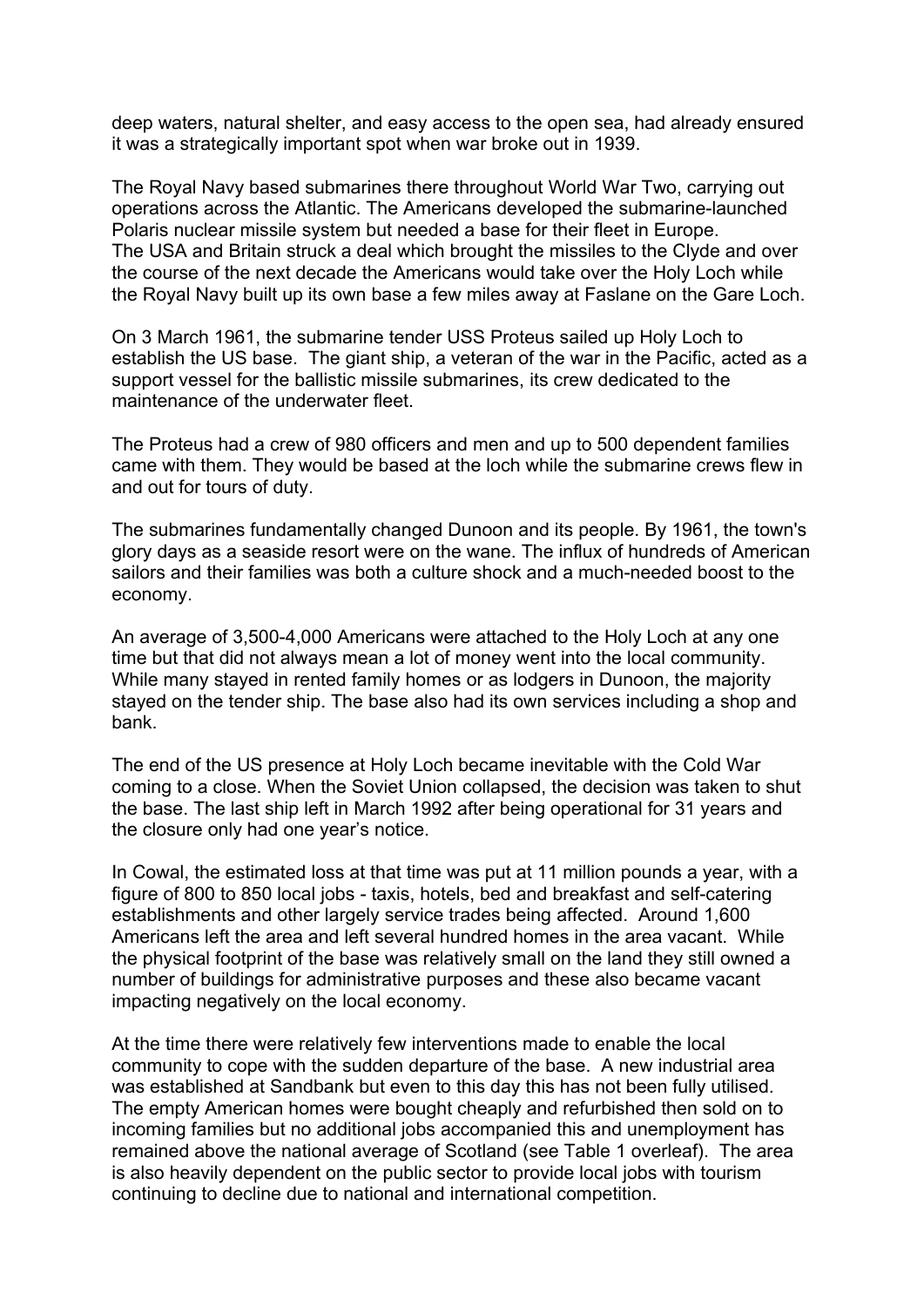Whilst the situation that Dunoon finds itself cannot be fully explained by the departure of the military almost 30 years ago it seems to be a major reason why it continues to lag behind the performance of other areas of Argyll where the economy has continued to evolve as new opportunities presented themselves. This includes places such as Islay and the whisky industry, Mull with tourism and Oban with a whole host of different industries establishing themselves and creating new job opportunities.

| Claimant count by Electoral Ward, September 2021 (number in brackets indicate change since August 2021) |                             |                                          |
|---------------------------------------------------------------------------------------------------------|-----------------------------|------------------------------------------|
| <b>Argyll and Bute Electoral</b><br><b>Ward</b>                                                         | <b>Claimants aged 16-64</b> | Claimants as a % of residents aged 16-64 |
| Cowal                                                                                                   | $175(-5)$                   | $5.0(-0.1)$                              |
| <b>Dunoon</b>                                                                                           | 280                         | 6.7                                      |
| <b>Helensburgh Central</b>                                                                              | $210(-5)$                   | $4.3(-0.1)$                              |
| <b>Helensburgh &amp; Lomond South</b>                                                                   | $80(-10)$                   | $1.7(-0.3)$                              |
| Isle of Bute                                                                                            | 225(.5)                     | $6.9(-0.1)$                              |
| Kintyre and the Islands                                                                                 | $90(-15)$                   | $\overline{2.4}$ (-0.5)                  |
| <b>Lomond North</b>                                                                                     | $120(-10)$                  | $1.9(-0.1)$                              |
| Mid Argyll                                                                                              | $185(-15)$                  | $4.1(-0.4)$                              |
| Oban North and Lorn                                                                                     | 190 (-15)                   | $3.2(-0.3)$                              |
| Oban South and the Isles                                                                                | $220(-15)$                  | $3.5(-0.2)$                              |
| <b>South Kintyre</b>                                                                                    | $180(-10)$                  | $5.3(-0.3)$                              |
| Argyll and Bute                                                                                         | $1,955(-115)$               | $3.9(-0.2)$                              |
| Scotland                                                                                                | 159,095 (-9,145)            | $4.6(-0.2)$                              |
| (Nomisweb.co.uk) (figures are rounded to nearest 5 and previous month's figures checked for errors)     |                             |                                          |

**Table 1.** Claimant count by Electoral Ward

Table 1. Highlights - levels of claimant counts in the areas associated with former and existing bases operating in Argyll and Bute.

#### **Experience in Machrihanish**

Another area to look at in Argyll is Machrihanish, Kintyre. **RAF Machrihanish** was a former Royal Air Force (RAF) station located on the western side of the Kintyre peninsula, approximately three miles west of Campbeltown.

From its official beginning in 1918, RAF Machrihanish has existed under a variety of names, functioned as both a military and a civil airfield, and performed a number of additional roles, over and above that of a simple aerodrome, airfield, or airport.

Formerly known as **MoD Machrihanish**, the United States Navy handed the airfield back to the MoD on June 30, 1995, marking the end of its service as a NATO facility since 1960. For a time the airfield was maintained by the British Army with a section at the eastern end of the runway reserved for [Campbeltown](http://www.secretscotland.org.uk/index.php/Secrets/RAFMachrihanish#campa) Airport, operated by HIAL, which has the use of the airfield's runway for its commercial operations. The number employed by the base reduced rapidly from over 2000 to a handful of care and maintenance personnel. There was little or no attempt to deal with the economic shock of this departure of MoD activity. The economic and social impact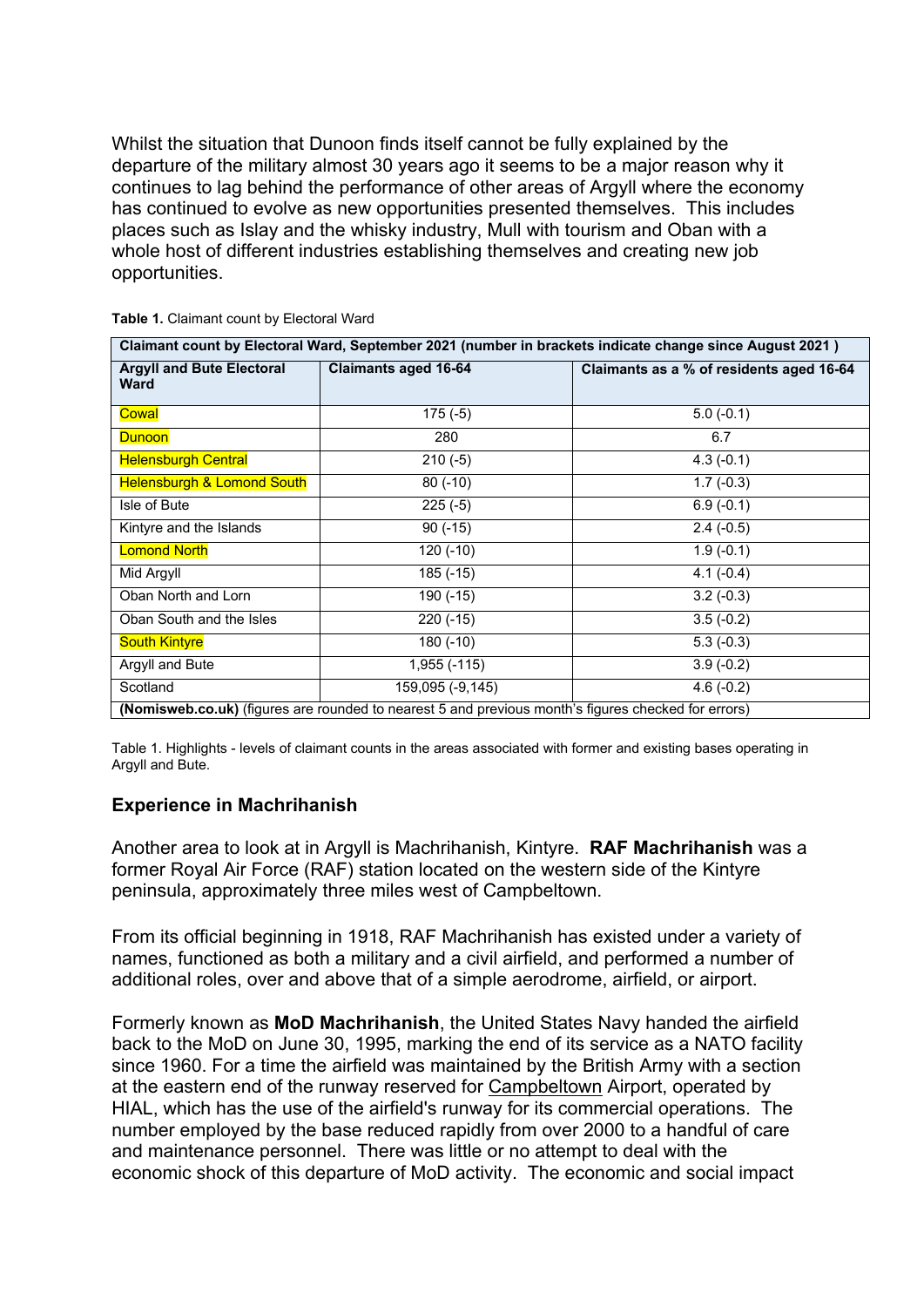of this still impacts on the community to day with a higher than average unemployment rate coupled with a declining and ageing population.

Operational activity at Machrihanish decreased rapidly in the early 1990s, and on June 30, 1995, the US Navy officially handed control of the base back to the MoD, which is now responsible for the site. Retained on a care and maintenance basis, the airfield could be reverted to military use in times of conflict or national emergency.

In late 2008, the MoD announced that their Machrihanish base was to be placed on the market. This created considerable local concern with regard to how the sale would be conducted, and how it might impact the area's economy, as it had recently learned of the intended departure of Vestas wind turbine factory which had been established with financial assistance from the Scottish Government, but was said to be producing the wrong kind of turbine, and in the wrong area, to satisfy the change in market demands.

MOD Machrihanish then employed 20 people, including facilities management staff and security guards.

The land was bought by a local community group for £1 off the MoD, a company owned and controlled by local people. The Machrihanish Airbase Community Company (MACC) wants to attract businesses to the areas and create jobs.

The site covers some 1,000 acres, and includes Campbeltown Airport and an often troubled factory involved in wind turbine manufacturing which is now closed and subject to an administration process. The factory is owned by HIE.

Once bought the MoD agreed to assist the new owners of the site to decontaminate the site and fix longstanding issues such as the private water supply. This enabled the new community owned company to make a quick return on their business plan and a number of new jobs have been created however it is nowhere near the former employment opportunities of the base when it was operational and the loss of the CS Wind windfarm tower operation is a significant blow to the local economy. The base offers a tremendous economic resource for the local area but no real incentives have been provided by either Government to allow the site to reach its full potential.

Machrihanish is an example of the MoD providing partial assistance to the handover of the base following a period of considerable uncertainty but there was no additional help from the UK Government to assist with the development of the local economy to adapt to the loss of the base jobs or the income that came into the area due to the base activities. The economic and social impacts of this closure is still with us today and Campbeltown is still regarded as an employment deficit area.

The above two examples show how long lasting the impacts can potentially be to an area following the closure of a base with no suitable comprehensive plan to reinstate lost economic activity. These economic and social impacts can last for decades following the closure of a MoD facility and this has be a factor noted by the committee. This is largely due to a lack of pre planning by all parties in dealing with the closure of the base which is usually done with little notice and also not having resources in place to continue to develop the wider local economy when these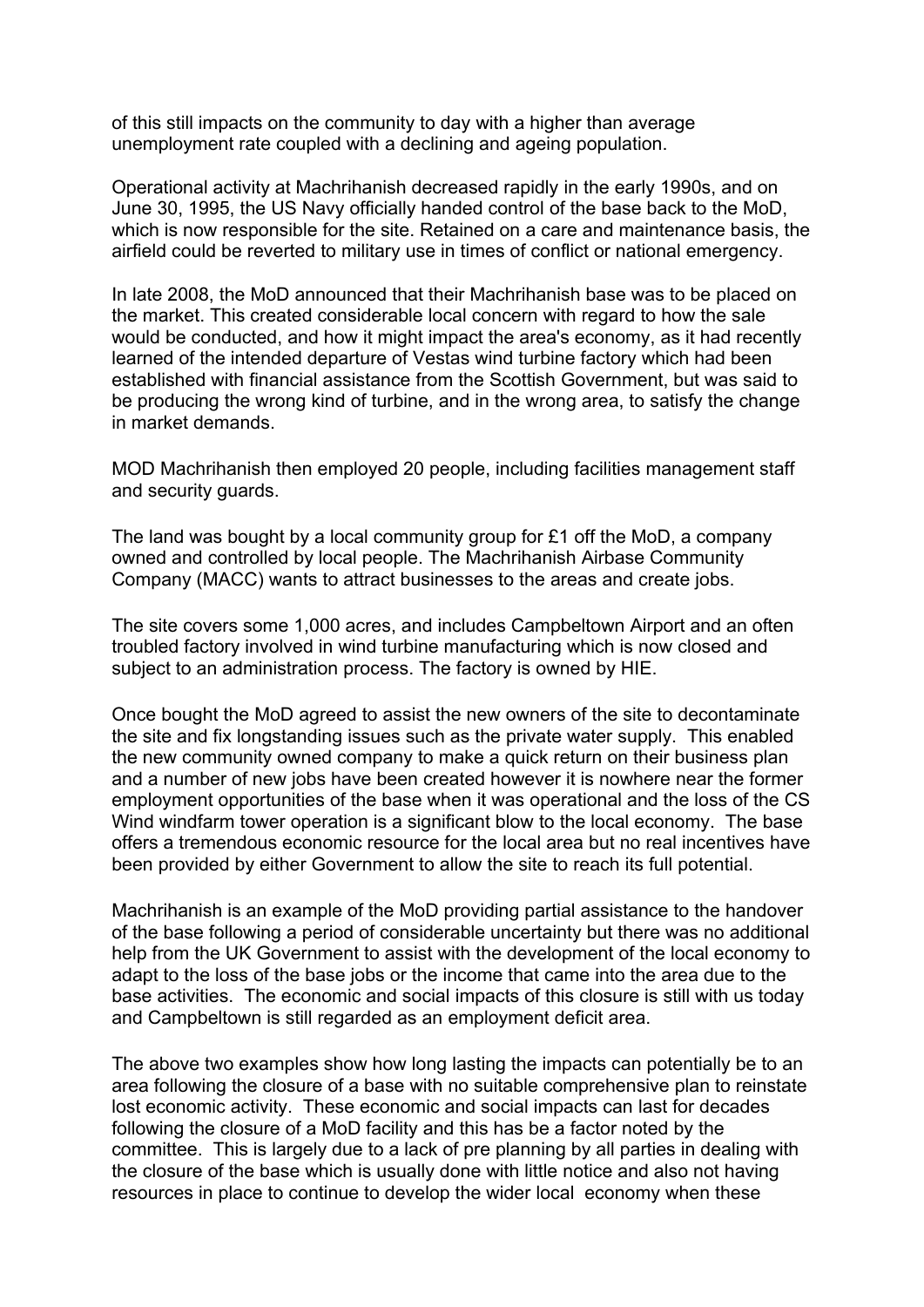bases were in actual operation. This left no option for many local people than to simply leave the area and seek out new job opportunities thus exacerbating our population challenges (falling and ageing population) now faced by Argyll and Bute.

### **Current MoD Activity in Argyll and Bute**

HMNB Clyde is the last major MoD facility in Argyll and Bute adjacent to the town of Helensburgh our largest town. It is a growing operation with over 6000 people employed at the base with plans to expand over 8000 in the coming decade as the submarines of the UK fleet relocate from Devonport on the south coast of England. The base is also home to other Royal Navy ships and a base for over 600 Marines based at Faslane.

It is also a centre of engineering expertise and also nuclear technologies but the range of jobs on offer from either the MoD or their civilian contractors is vast and constantly adapting to meet new needs/priorities. The council has been working closely with the MoD to help the expansion of the base with limited interventions from the UK Government. The council enjoys a good working relationship with the local MoD and we have entered into a formal partnership with regular meetings to assist the ongoing expansion and helping people to relocate as and when the submarines relocate from England.

 Should the UK Government offer any additional support to individuals and communities affected?

Security is an overriding concern of the operation of the base which prioritises investment within the "wire" and limits visibility of its operations in the wider community. This gives the impression that the economic and social impact of the base on the local community is limited but it remains a major source of employment for the local area and indeed Scotland with an estimated 8,000 jobs relying on the presence of the base spread across the MoD, civilian staff, support staff and the private sector.

Argyll and Bute Council is working with the MoD in delivering an element of its Rural Growth Deal in the Helensburgh area. This initiative concerns establishing a centre of engineering excellence at a proposed new business park at Colgrain, Helensburgh. This is an important development that can help increase local economic benefits and assist the operation of the base creating a new hub were MoD personnel can work with private sector contractors without the need to enter the base and be subject to significant security checks. This initiative needs the support of the UK Government to proceed and this includes supporting the MoD to recognise the opportunity here working with the council, the academic sector and enterprise agencies such as Scottish Enterprise.

The council is supportive of new families coming to our area associated with the base but this can place additional demands on local services such as schools and health services. The UK Government needs to recognise these potential impacts and help support the council in responding to these additional pressures as and when they arise. Saying that there has been examples of the UK Government assisting the council to deal with these pressures such as providing £5m of capital funding through Libor to help the council deliver a new community sports hub in